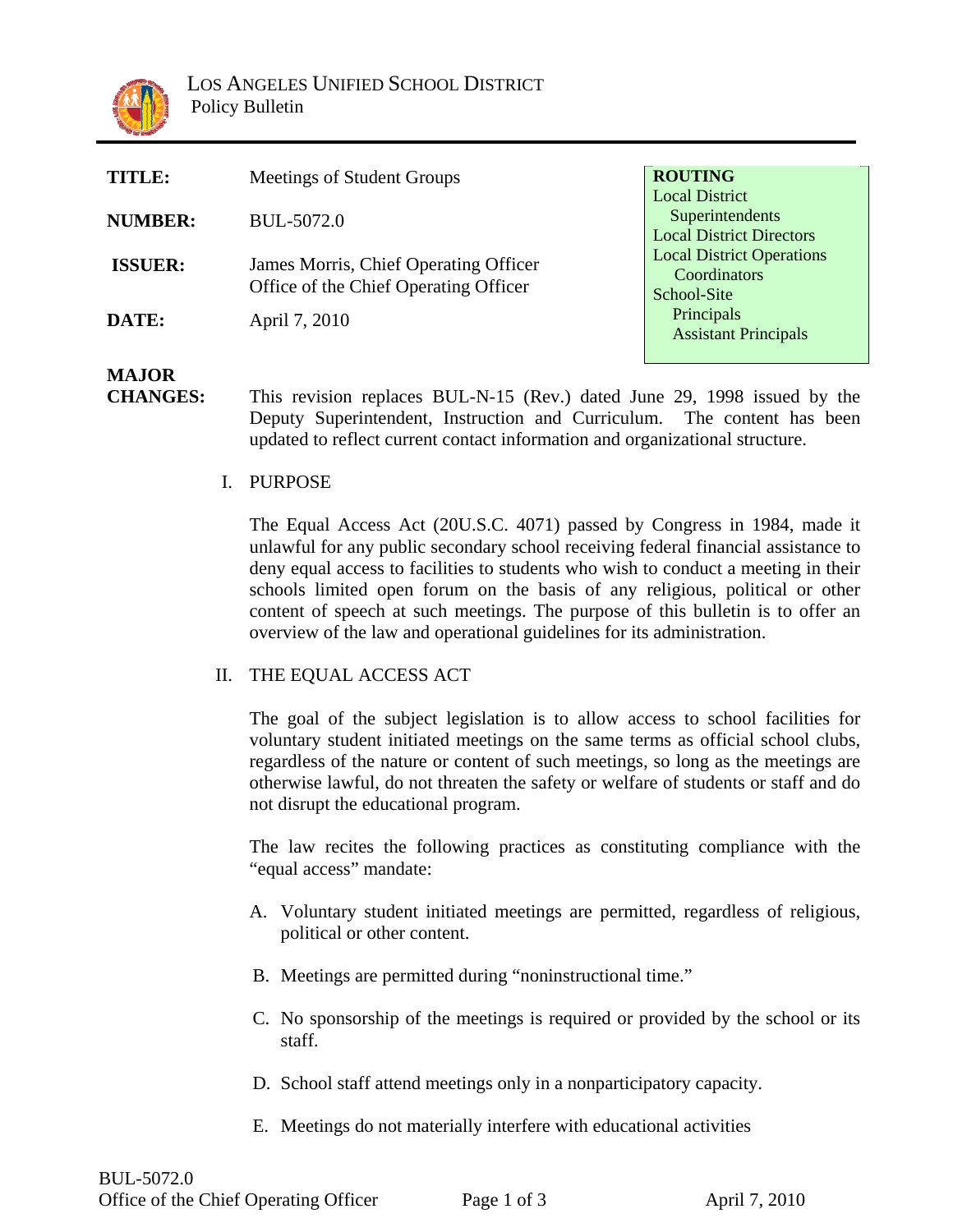

F. Nonschool persons may not conduct, control or regularly attend meetings.

## III. IMPLEMENTATION

Administrators should be mindful of the statute's basic tenet that student groups must be permitted to use school facilities for meetings regardless of the subject of the meeting, except in the most narrow of circumstances as discussed below. In essence, administrators, while responsible for the educational program and supervision of students, may not substitute their judgment as to what is in the best interest of students with regard to meetings of voluntary student groups.

In an effort to maintain consistency in providing access for students seeking to meet in school sites, the following guidelines should be applied:

- A. Scheduling
	- 1. Hours during which students may use facilities for meetings should be the same as those available to other school clubs.
	- 2. Students seeking to reserve time for meetings should follow the school procedures for reserving time for meetings.
	- 3. Notice of availability of facilities should be the same as with other school clubs.
- B. Supervision
	- 1. All student meetings are to be supervised by an adult staff person. A certificated employee must be assigned to supervise. Supervision should be custodial in nature rather than participatory.
	- 2. Staff assigned to such supervision should be reminded that, unless confronted with subject matter identified in Paragraph C below, they should refrain from any comment or activity at such meetings that would convey either support or disapproval of meeting subject matter.

## C. Limitations

- 1. The rights conferred by the Equal Access Act apply to students only. Meeting attendance and programs shall be governed by the same standards as apply to other school clubs.
- 2. While school staff cannot curtail or otherwise control meeting topics or content, students should not use school facilities to publish or otherwise disseminate: